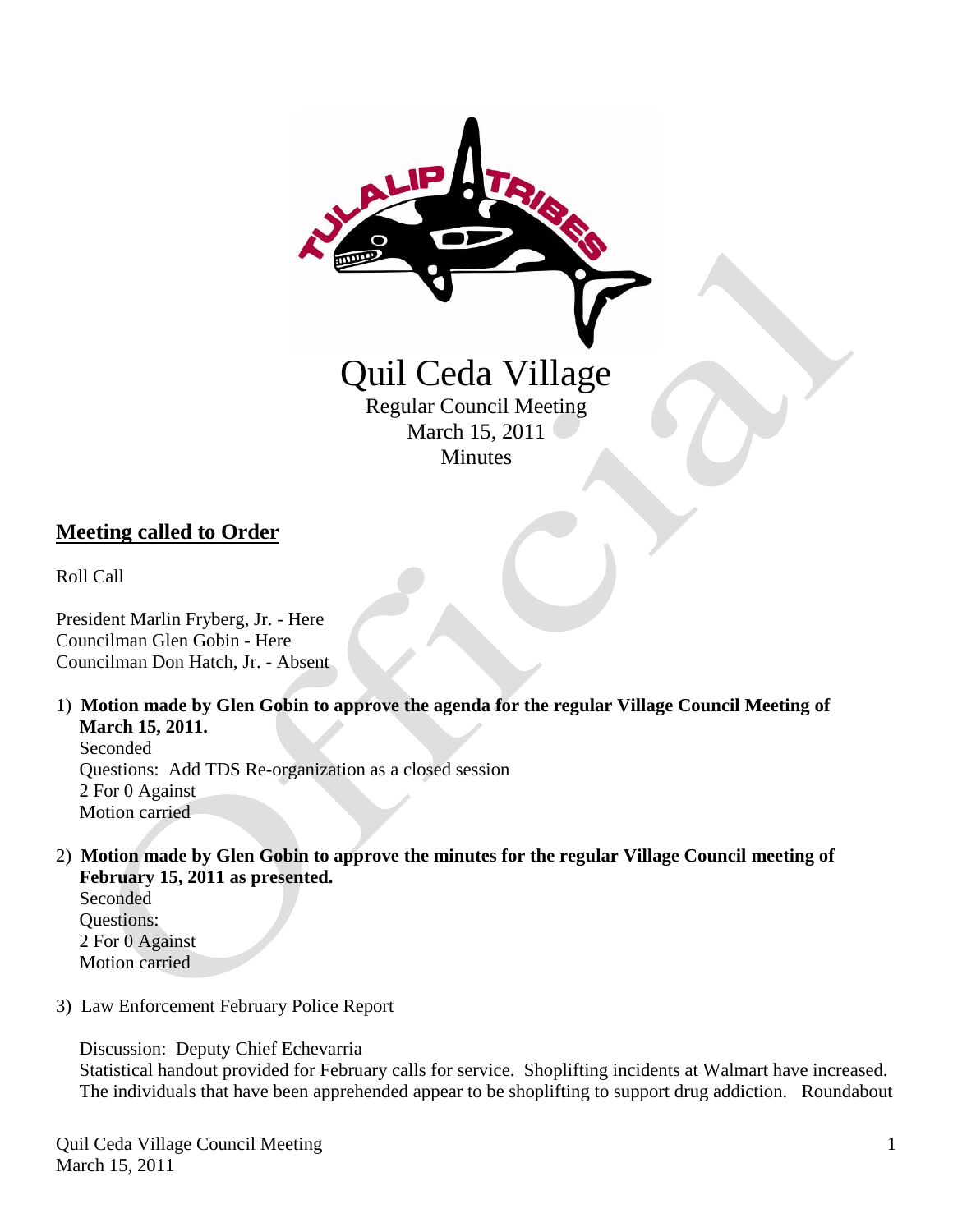near Casino continues to have accidents.

# **Visitor**

4) Sand Stockpile Discussion: Tony Guzman, Glen Gobin, Debra Bray Guzman Hauling is interested in purchasing the sand stockpile. Stockpile is needed for future development.

#### **Engineering Services**

5) **Motion made by Glen Gobin to approve Resolution No. 2011-007 authorizing an increase in the Engineering Services Department Miscellaneous Line Item of \$22,656.65 due to a PUD rebate check with the funding to be used for Street and Parking Lot Lighting within Quil Ceda Village.** Seconded

 Questions: This funding is part of an energy assistance savings program. Staff would like to use this funding to put in more energy efficient lights. This will purchase about 18 lights. Current lighting produces a saving of 113,283 kilowatt hours per year and dollar saving of \$9,155.00 per year.

 2 For 0 Against Motion carried

#### **Tulalip Data Services - Broadband**

#### 6) **Motion Not Acted On**.

 Resolution No. 2011-008 authorizing an increase in the Broadband Department Revenue Line Item of \$75,000 and an increase in the Equipment Line Item of \$75,000.

Discussion: Richard Brown, Steve Gobin, Glen Gobin,

 Broadband did not anticipate the amount of converter boxes that would be needed. They need to put more money into their equipment line item. General Manager is recommending this move forward to Capital Item discussion for approval.

## **Travel Report**

7) Out of State Travel for February Discussion: President Fryberg Council wants GA staff to know they appreciate all they do. They are always willing to do whatever the Board asks even at short notice.

## **GM Contracts under \$50K**

8) Contracts under \$50,000

## **Budgets**

9) Year End Budget Report

Quil Ceda Village Council Meeting March 15, 2011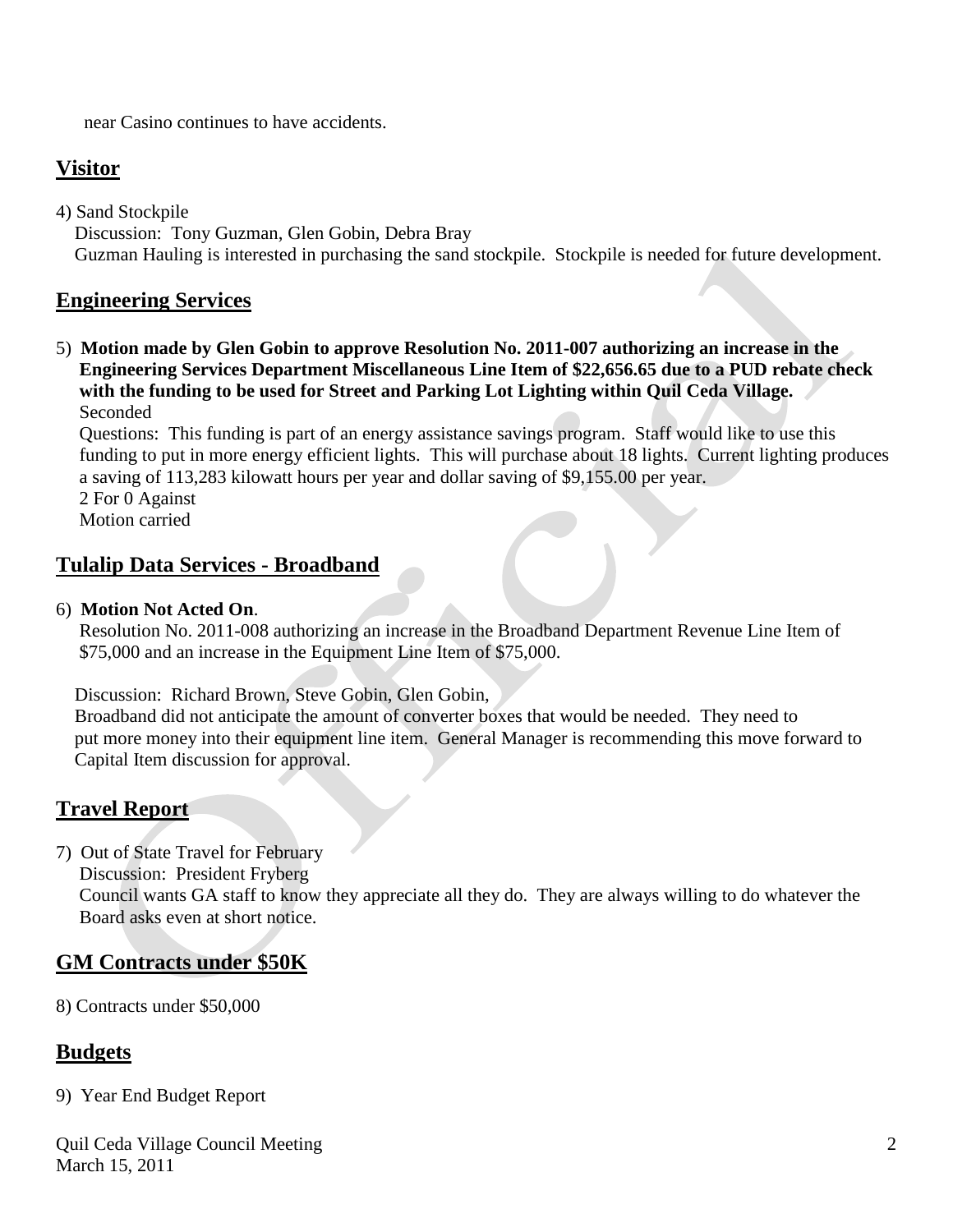# **CLOSED SESSION**

10) Retail Center Leasing Handout

11) TDS Re-organization

#### **Meeting Adjourned at 12:00 noon**

11) Signage

#### **Visitors & Staff**

Steve Gobin, General Manager Nina Reece, Village Clerk Cameron Reyes, Property Management Foley Cleveland, Property Management Ken Kettler, TRC General Manager Juanita Diaz, Recording Secretary Patti Gobin, TTT Special Projects Nick Gobin, Construction Howard Brown, TDS Director Tom McKinsey, Engineering Services Cal Taylor, ATF Director Chief Jay Goss, Police Travis Hill, TDS Richard Brown, TDS Lisa Koop, Legal Mark Hatch, Board of Director Tanya Burns, TDS Antonio Guzman, Visitor Tony Guzman, Visitor Debra Bray, Construction Dory Roanhorse, Recording Secretary Leo Joinette, EFO Sarah Codiga, Finance Director Jacob Setterberg, TDS

Asst. Chief Carlos Echevarria, Police Asst. Chief Martin McFalls, Fire District

Minutes approved at the regular Village Council meeting of April 19, 2011.

 $\overline{\phantom{a}}$ 

Nina Reece Date Village Clerk